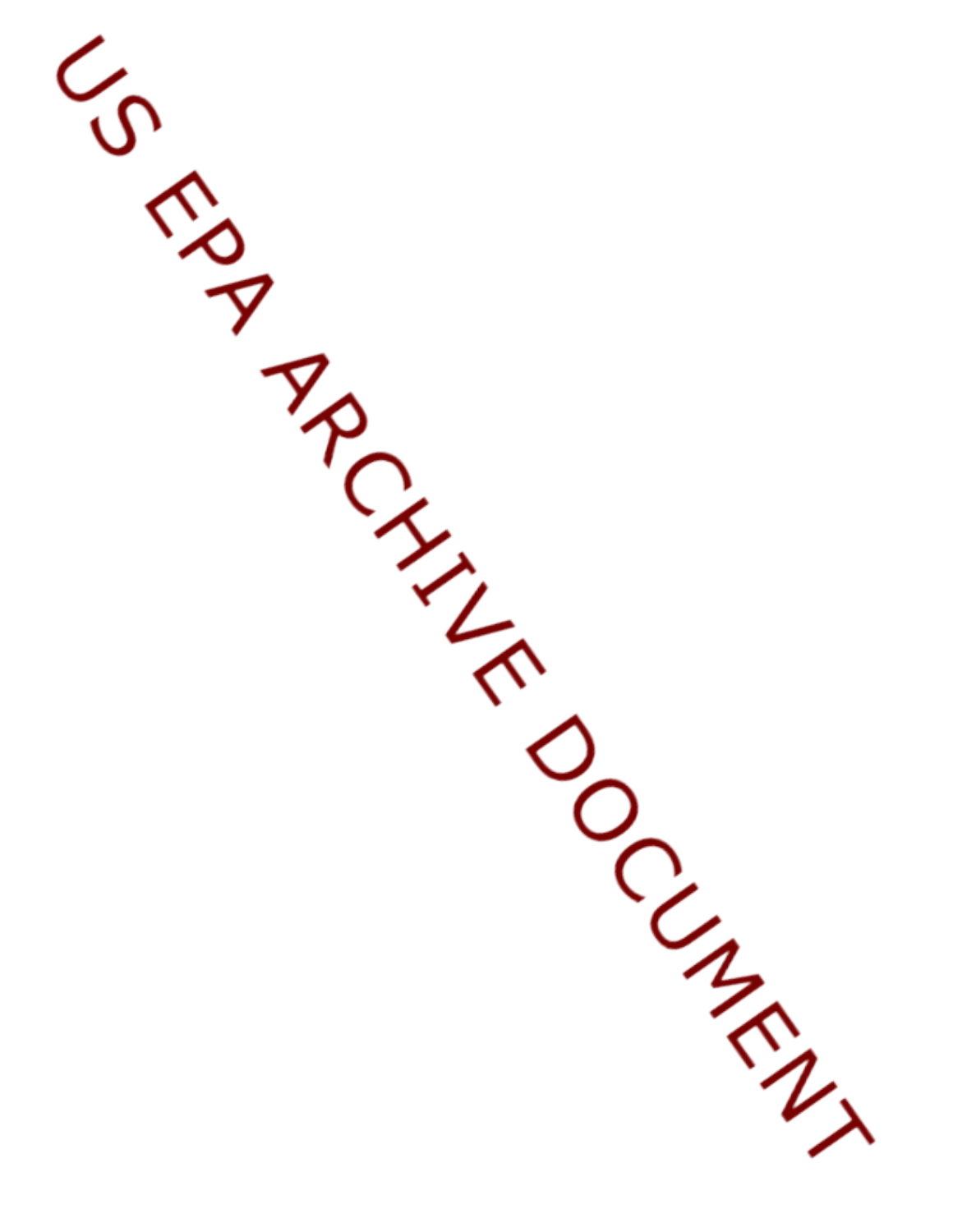### **AGENCY:** ENVIRONMENTAL PROTECTION AGENCY (EPA)

**TITLE: Partnership for Clean Indoor Air Outreach, Communication and Education** 

ACTION: Request for Proposals (RFP)

**RFP:** EPA-OAR-ORIA-08-03

**CFDA:** 66.034

**SUMMARY:** Formal Agency responses to questions regarding the subject RFP

**DATE: February 28, 2008**

### *Q1: Concerning this RFP, is Mexico considered a developing country? Will another opportunity present itself anytime soon and are there somewhat similar projects that would fit with our minority border community?*

**A1:** Yes, Mexico is considered a developing country for this RFP. As far as pending and future grant opportunities, we really can not say because of the uncertainty of our budget resources. However, you can find all Federal Agency's grant opportunities on [www.grants.gov](http://www.grants.gov/) and also you can contact our EPA Region 6, the El Paso Border Office located in Dallas, Texas at (214) 665-3102.

## *Q2: Would Thailand be qualified as a developing country of interest in this solicitation?*

**A2:** Yes, Thailand would be qualified as a developing country of interest in this solicitation since according to the World Health Organization, more than 50% of the households in Thailand use solid fuel for cooking.

## *Q3: Clarify whether our Non-Profit Organization operating in North West Tanzania would be eligible for this RFP?*

**A3:** Eligible non-profits are listed in the above referenced RFP as the following,

Non-profit organization, as defined by OMB Circular A-122, located at 2 CFR Part 230, means any corporation, trust, association, cooperative, or other organization which: (1) is operated primarily for scientific, educational, service, charitable, or similar purposes in the public interest; (2) is not organized primarily for profit; and (3) uses its net proceeds to maintain, improve, and/or expand its operations. For this purpose, the term "non-profit organization" excludes (i) colleges and universities; (ii) hospitals; (iii) state, local, and federally-recognized Indian tribal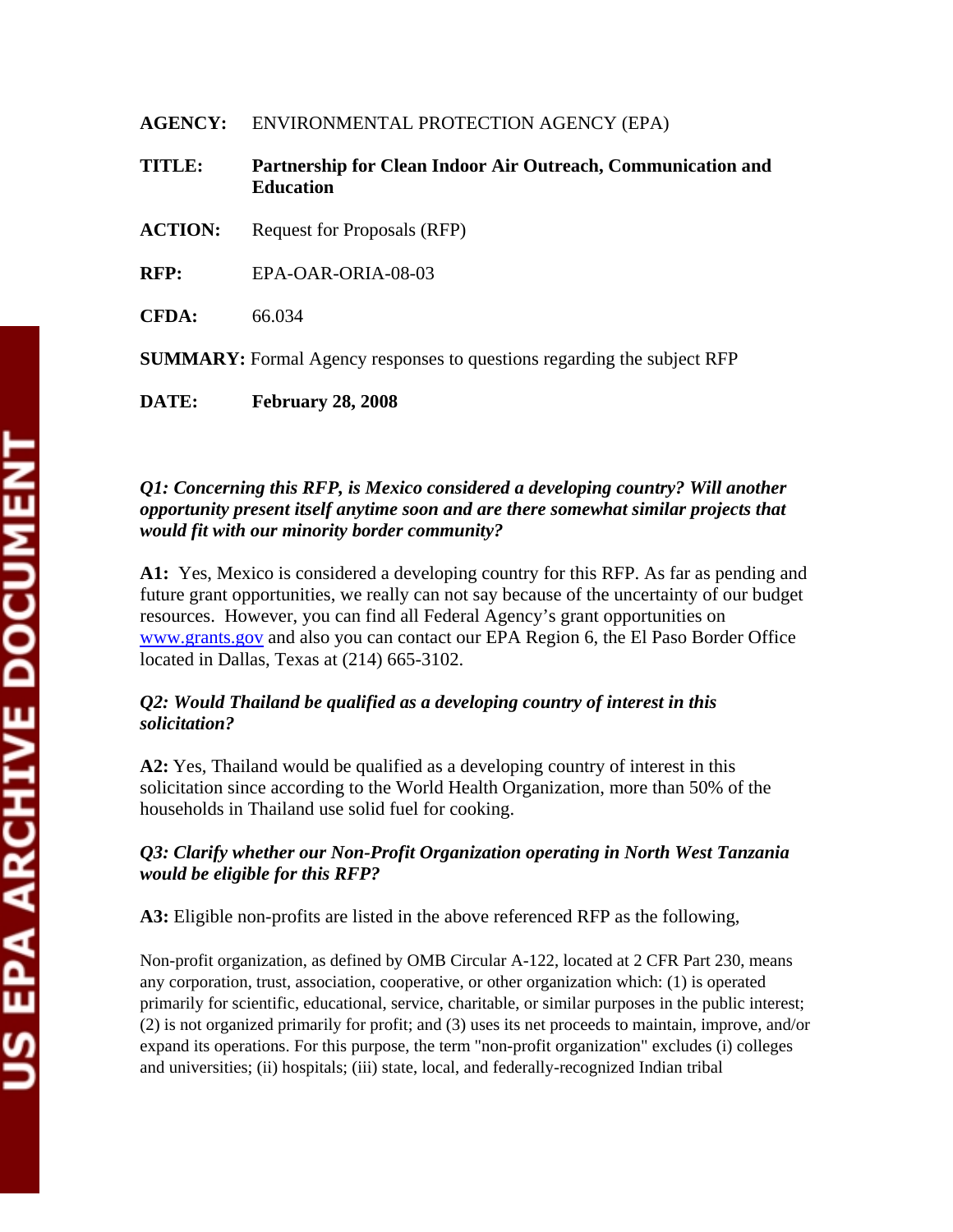governments; and (iv) those non-profit organizations which are excluded from coverage of this part in accordance with § 230.20(c)

Your organization must meet the definition of a 501c3 non-profit as described above. As stated in the RFP, USEPA anticipates awarding a cooperative agreement to one organization to increase the exchange of information and action among the diverse group of more than 160 international organizations that are members of the Partnership for Clean Indoor Air.

# *Q4: Do you have any criteria for selecting a developing country for partnership for this grant?*

**A4.** The selection criteria can be found in the RFP's Section V. Proposal Review Information. There is no specific criterion for the country location of the host organization. EPA anticipates selecting one organization to promote the exchange of information and action among the network of 160 international Partner organizations through electronic media (e.g., quarterly news bulletins, website), capacity building workshops, and global forums. For more information on the activities of the Partnership for Clean Indoor Air, please visit www.PCIAonline.org.

# **Q5:** *I am an Environmental Director which serves 22 tribes and operates in the US, am I off-base in considering this grant?*

**A5:** While Indian Tribes are eligible to apply for this grant in accordance with CFDA 66.034 (see Section III Eligibility Information as listed in the RFP), the mission of the Partnership for Clean Indoor Air is to reduce indoor air pollution from home cooking practices in developing countries. This grant opportunity supports the U.S. Government's global environmental health commitment made at the United Nations World Summit on Sustainable Development to address the burning of biomass and coal indoors, often in open fires or rudimentary, unvented stoves, in developing countries. EPA anticipates selecting one organization to promote the exchange of information and action among the 160 international Partner organizations working in more than 50 countries through electronic media (e.g., quarterly news bulletins, website), capacity building workshops, and global forums. For more information on the activities of the Partnership for Clean Indoor Air, please visit www.PCIAonline.org.

While the above request for proposals supports work in developing countries, the EPA recognizes that indoor air pollution is also of concern here in the United States, and has resources and grant opportunities available to support domestic programs. You can learn more about these resources on the following EPA websites:

- Indoor air quality (e.g., asthma, schools, radon) at http://www.epa.gov/iaq
- Community Action for Renewed Environment which is currently seeking request for proposals at http://www.epa.gov/care/
- American Indian Tribal Portal at http://www.epa.gov/tribal/